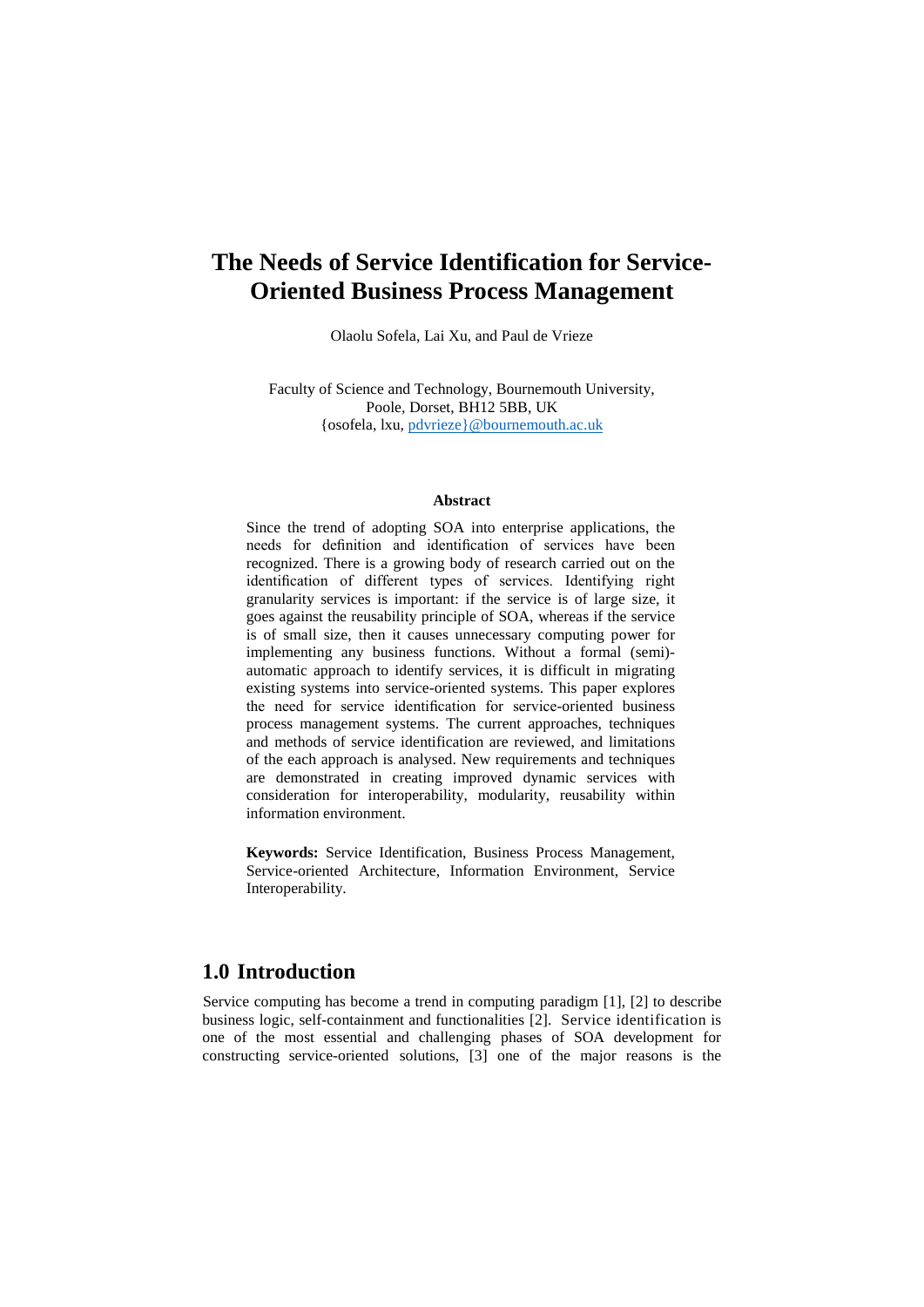flexibility and reuse of services which are beneficial to organization technically and economically, which has influence the effectiveness of SOA architecture and service modelling. Also, service identification is the first stage of the service modelling architecture. Thereby, service has to be identified rightly; any mistake made can result to incorrect service specification and realization [4], [3] which will affect the overall SOA-based system and increase IT cost.

It is evident that the phenomenon of service identification is still poorly understood, presenting significant challenges to organization's service specification and realization [5]. More specifically, there are no systematic approach to process a large scale analysis [7], [8], for example identify mission critically i.e. description on how service identification in organizations evolves due to emergence and improvement of SOA. Since the adoption of SOA into enterprise applications, the needs for definition and identification of services have been recognized [9]. There have been limited number of studies [6] that focus on service identification notion, analysis, approaches and methods, which are not efficient enough to understand and present a workable identification of services approach and method, without the dependent on the human factors i.e., different results of service identification are generated with the involvement of different users or people. In facing out this issue of different people and results, our method aims to generate right size services for service oriented BPM systems, systematically with less human influents.

The emphasis of this research lies on changes to the methodological approaches that have been proposed by several publications [10] which only fit for ad-hoc or non-experimental business cases. Furthermore, this research fulfils one of the requirements for full implementation of cloud computing.

First, this paper introduces the basic notions used and reviewed 187 well-cited publications, which will give us the understanding of differences, similarities and the short-coming of all these methods based on selected corresponding evaluation criteria which are used to give an overview of the review and comparison of the related systematic literatures [6] and scientific journals [11, 10, 12, 13, 2, 14] which will pave way towards the understanding and foundation for a new service identification. Secondly, this report improves how services are identified, (re)designed and (re)used.

Aside from service identification being the first step in the service-oriented modelling and architecture and identification of "right" service, the position of the service identification has to be known i.e. how it inter-relate with service oriented architecture (SOA), service oriented BPM and other paradigms (cf Figure 1). Service identification has expands its importance from service-oriented modelling to BPM systems and cloud computing, and there are ongoing researches on improving service identification in business and software systems.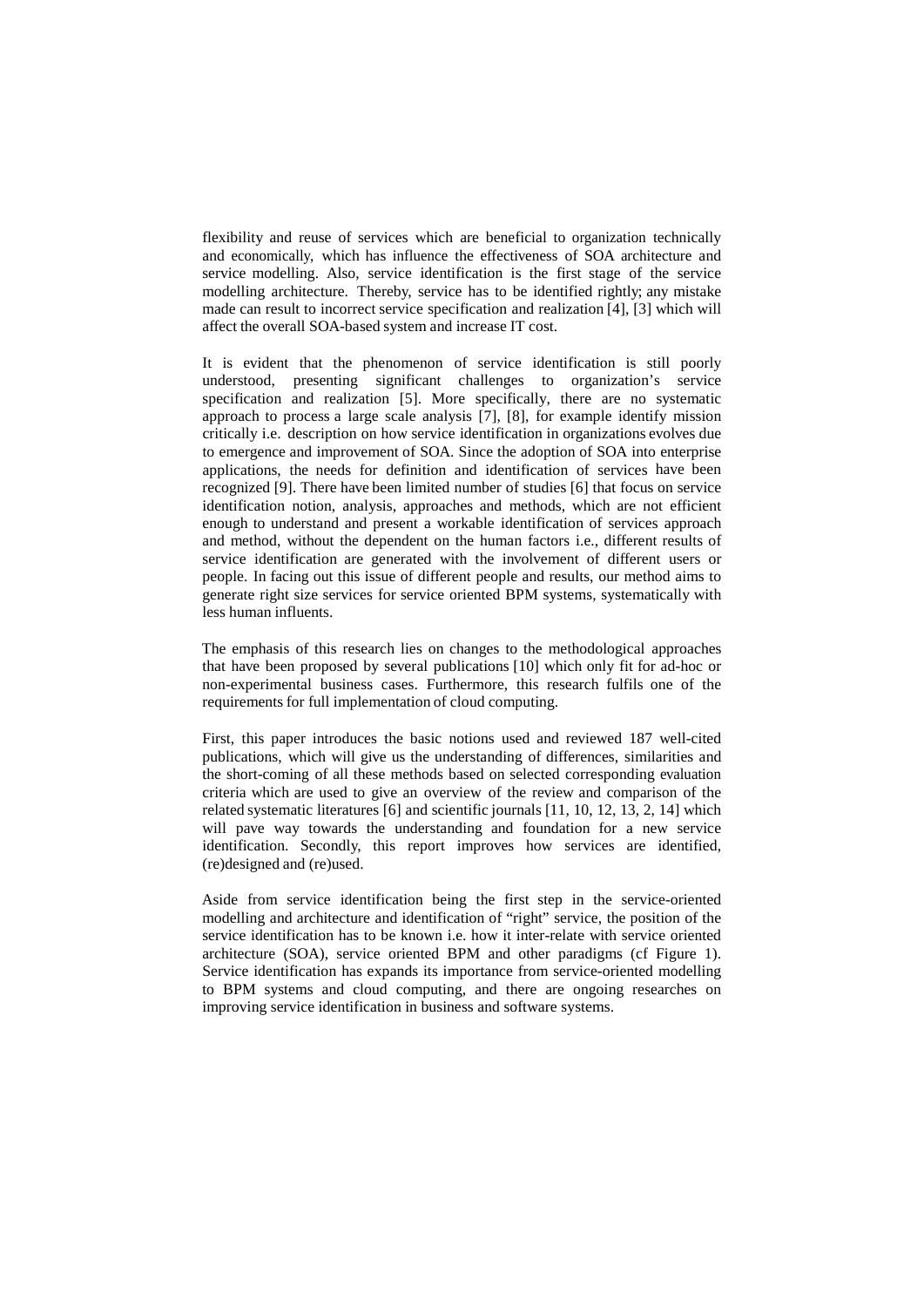

Figure 1: Position and importance of Service Identification in cloud computing, serviceoriented systems and BPM system

The rest of this paper is organized as follows: Section 2 discusses benefits of service identifications. The existing service identification methods are reviewed in Section 3. In Section 4, we discuss requirements of a new method of service identification. Finally, conclusion and future work are summarized in Section 5.

## **2.0 Benefits of Service Identification**

This research is driven by both the academic and industry, there have been several publications in the academia where the approaches are static i.e. they are built for a tailored case [15], [3], [16], which does not satisfy the needs of industries. Motivation: it is based on the knowledge of service identification depending on the right granularity of the services i.e. too large size of service which is against the reusability principle of SOA, while too small size of service causes unnecessary computing power for implementing any business functions. With industries having requirements of migrating legacy systems into service-oriented systems, there is no formal (semi)-automatic approach to identify services for supporting and building business process management systems (BPMS).

*Purpose*: to develop a design method that is able to identify large amount of service using (semi)-automatic approach. There is no unified approach or method in identifying services, which the industries need to implement SOA systems [17]. This research provides a clear understanding and recommendations in achieving the right service identification method for supporting and building BPMS.

Once again, the identified business services in their right sizes are important because too small size of services requires too much time to compose for achieving any interesting functions and too big size of services required might not be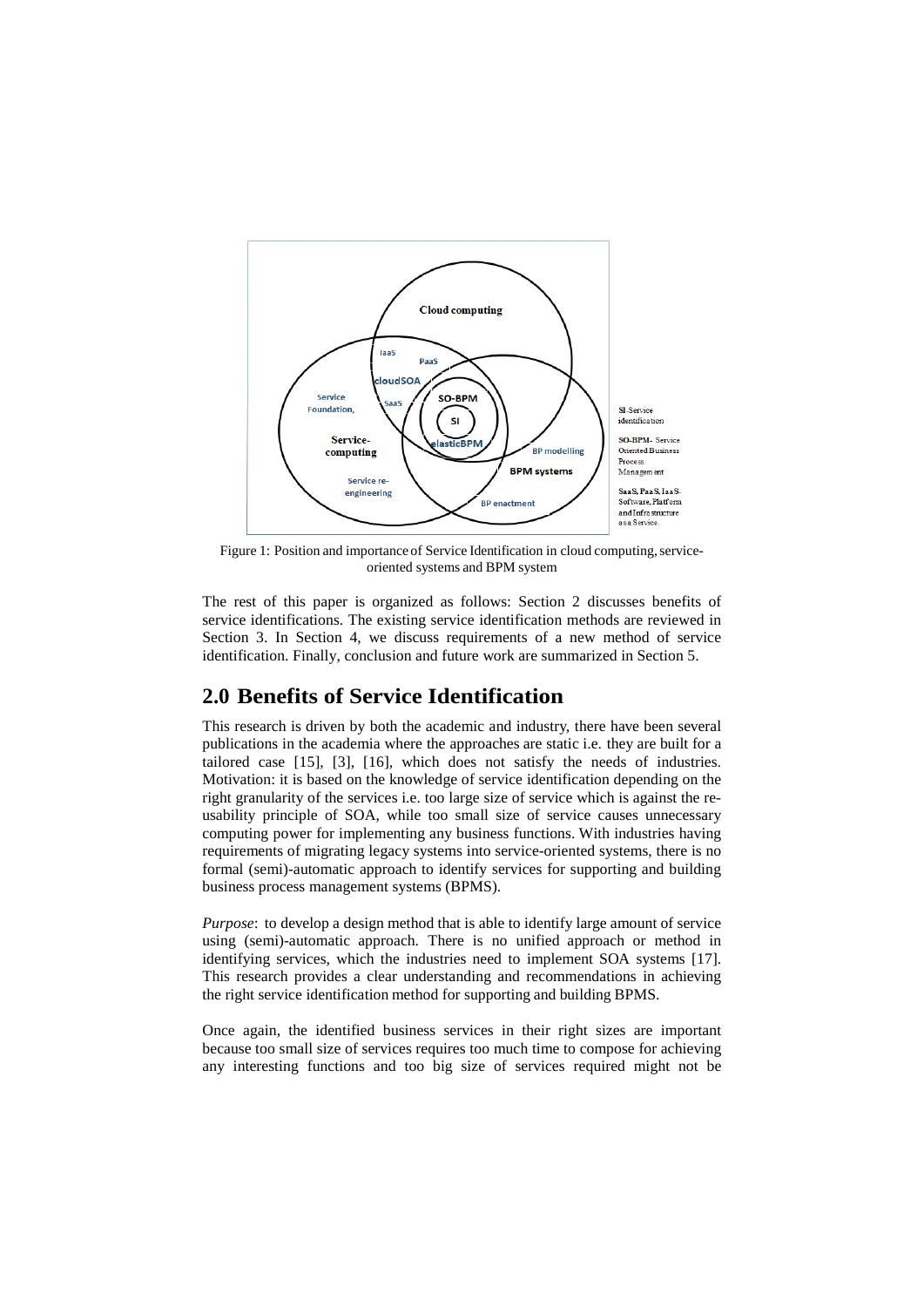reusable which is against the principle of SOA, therefore the "right-size" of business service has to be identified which fits for purpose, by knowing the "right" service granularity.

This research also contributes to understanding the notion, importance of applicability of service identification in BPM, cloud computing, and other serviceoriented paradigms. Also, it introduces new concepts, approaches of identifying services and new ways of thinking about business services.

In 2005, organizations adopted enterprise architecture (EA) [18; 19] for the reduction of complexity and alignment of their business with information technology (IT), resulting into reduction in organization's cost [4]. Lampe et al. (2013) [20; 21] highlighted "....15% to 20% of banks' overall administrative expenses are attributed to the IT cost [20].

Figure 2 depicts the information technology (IT) spending on Information technology (IT) overhead 1%, infrastructure 24%, application operations and maintenance 45% and application development 29%, corresponding to 12-16 years of operation. In a study of the IT cost on various continent, DB research [46] stated that IT costs differ substantially, ranging from USD 270 billion to USD 460 billion for their 2013 budgets as shown in Figure 1,resulting to 7.3% of their revenues, as found by Forrester Research Inc. [22]. Financial institutions have to fulfil the banking regulatory requirements which contributes to the higher increase of IT cost, if the bank sector wants to reduce its IT cost, if the following things must be considered: (a) adoption of cloud computing will reduce the number further down from 24% on infrastructure spending, (b) the introduction of SOA into the application operations and maintenance, and application development will reduce the numbers, and further increase productivity.



Sources: Celent, Forrester Research Inc., Gartner Inc., DB Research

Figure 2: Estimating total spending on IT by banks [22]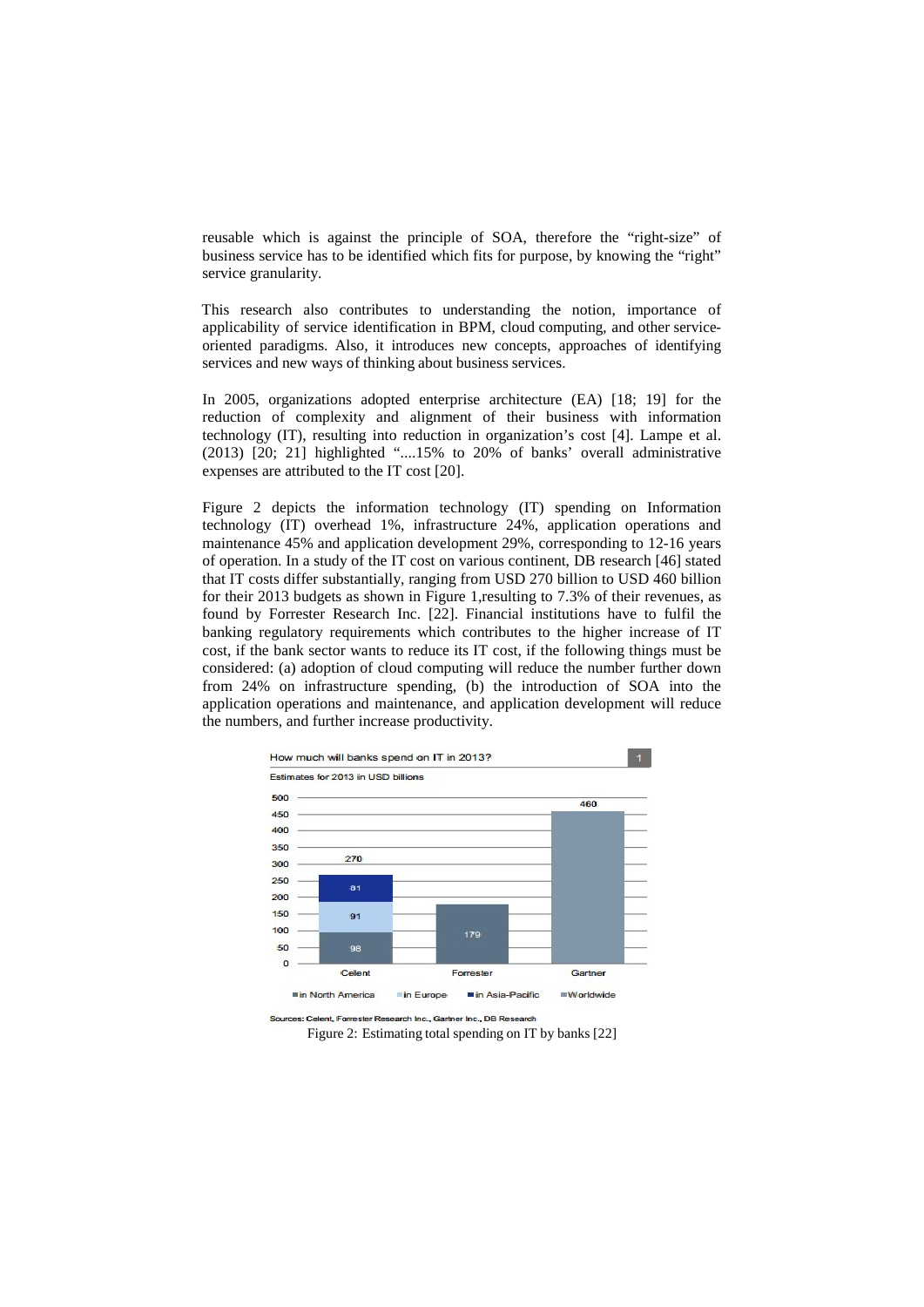*Scenario*: Schulte et al [21] demonstrated an example scenario which depicts a simplified business process scenario from banking industry. Figure 4 depicts the involvements and collaboration of international banks in different continents like Asia, Europe and America. Each of these continental banks has their own data processing facilities existing in the public or private cloud. It is important to know that service usage and exchange in cloud computing (public and private cloud) as shown in Figure 4, the services has to be identified rightly, else it will cost the organization technically or financially.

Already, financial industries like banks faces 15 to 20% of their overall administrative expenses to IT cost [20], which can be reduced when services are identified in its right size. The use of the word "right" is the best terminology for this domain which satisfies the technical metric (low coupling and high cohesion) and managerial metrics (low reuse cost principles).

Currents financial institutions like banks need to maintain the competitive advantage, so they install large information system which is different ranging from location to location, this graphical system in different country. In such, same banks can have separate systems which are mostly tailored to suit that particular branch of the bank, depending on the type of customer needs (some applications in the systems can be the same like the payment and withdrawn services. This makes banking administrative expenses higher, majority banking administrative expenses are partially classified as IT cost (figure 1). This IT cost is becoming more manageable because it is global-wise, distributive non-single systems, the inclusion of cloud computing into their systems helps to further reduce the IT cost. Considering the security of banks, the bank systems consider both private cloud computing (Figure 4) and for other reason like collaboration with other financial institutions, they use the public cloud computing.



falls [8]

With the increasing expenses for application maintenance and IT spending will end-up to be rigid. As shown in figure 2, huge business cost comes from IT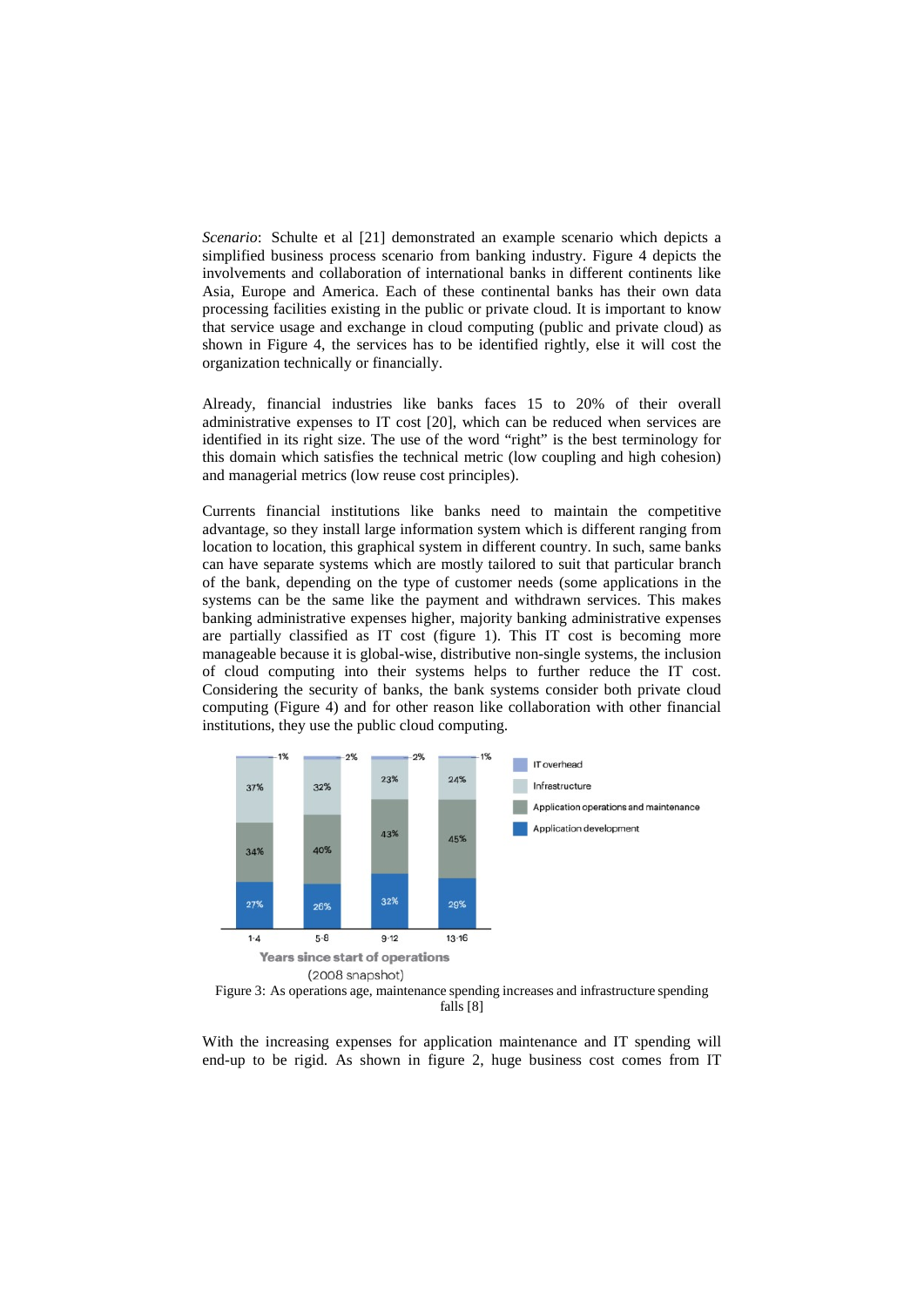overhead cost (1%), infrastructure (24%), application operations and maintenance (45 %) summing up to 70% cost, this cost can be reduced if they are serviceoriented and they can out-source for other people to maintain, because they system is easy to integrate and they can pay-per-use. Thereby reducing the administrative expenses and cost to nearest minimum.

The practicality of service identification in service oriented BPM systems, and cloud computing has been delivered in different researches that can be used to guide the professionals users to manage or improve their business services and continually re-use, and monitor its dependencies, attributes and organization's expenses i.e., SOA reduces expense and cost by reuse and likewise, cloud computing reduces the expenses by pay-per-use. In other sectors like manufacturing, e-retail and Smart Grids, the overall administrative expenses will be higher than financial or e-health sectors. Today, SOA, cloud computing could further reduce the cost, and if the right service is created and (re)used, even when the organization's needs change dynamically.

The lack of developing and supporting tools for extensive support for simulation, business intelligence, business re-use, case management and many more [24] and the novel rise of new technologies, combination of existing features, components and principles gave rise to business process management. The combination of IT and business process redesign transformed organization and improve BPM [23]. In recent year, there are growing research in service-oriented BPM [25] and elastic BPM [21] which will further improve business process re-use, flexibility and reduce the gap that exist between the business process, their realization and alignment with technologies and software systems. As known that organization service might changes due to several factors (deregulation of market, global competitions, and increase of business or customer needs [6]).

## **3.0 Service Identification Method**

In our research, we studied over 90 research works related to service identification. We analysed the service identification method in each work, comparing the basic characteristics, technical context, design principle and their method of engineering of each service identification methods. To derive a concrete comparison results, we short-listed the service identification method based on certain criteria for choosing the 10 publications which are as follows:

- $a)$  Formality of the technique: One major criterion is the formality used, whatever the method or approach proposed by authors, it is important to see the background terms of usage or implementation process. Majority of the service identification methods chosen, documented their methods by using case studies, formal or informal techniques. Therefore, the chosen of selection is based on formal technologies which is (semi)-automatic approach to identify a good amount of services.
- *b)* Popularity of the papers, reuse or improvement of the method by other service identification methods or same author: In choosing the service identification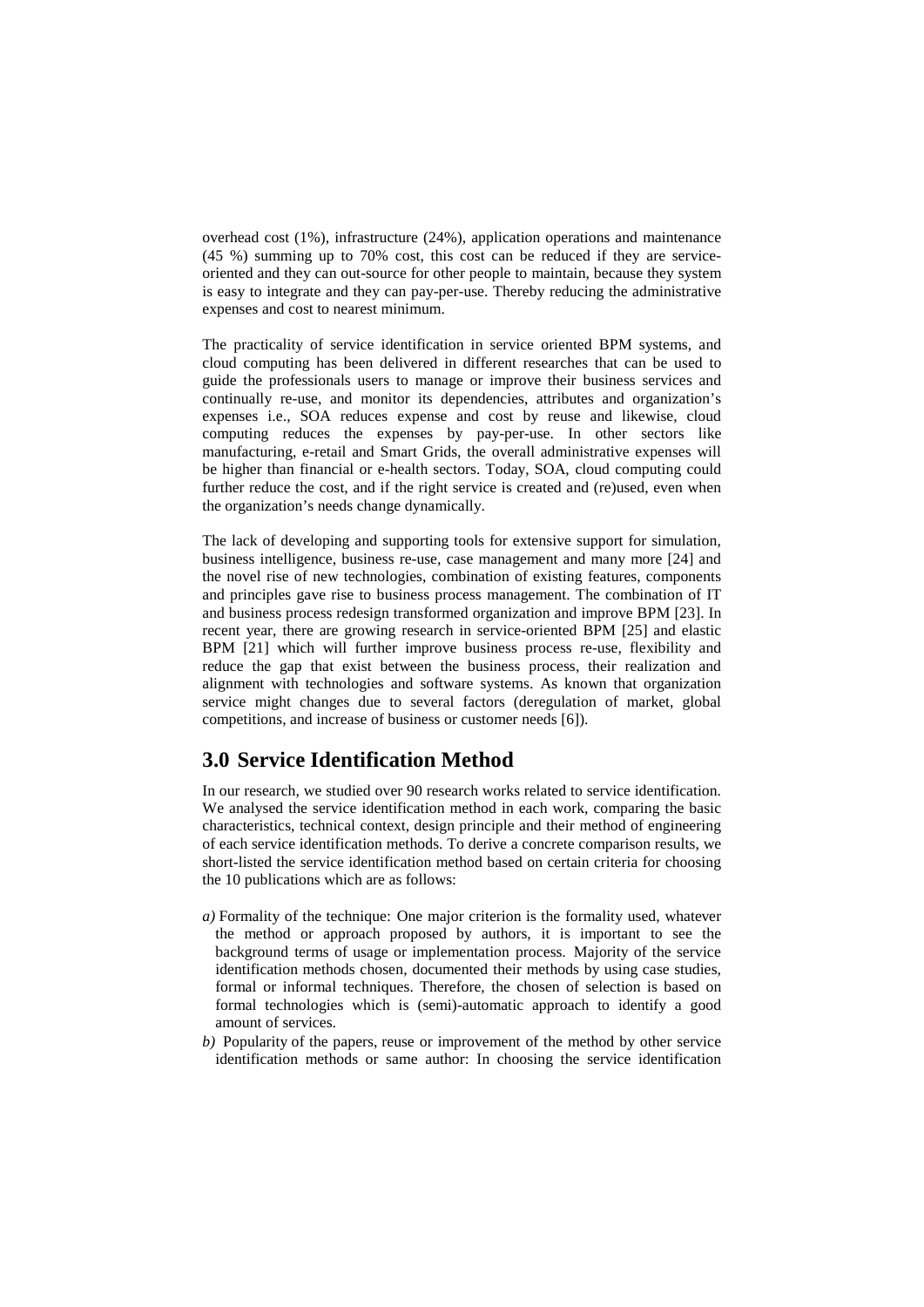methods, the methods that have been referenced i.e. well-cited more than two times or improved upon are considered, for instance, Bianchini et al. [14] method was improved upon in 2014.

These criteria give us the understanding of the differences, similarities and the short-coming of several numbers of publications in service identification methods. Selected corresponding evaluation criteria are used to give an overview of the review and comparison of the related systematic literature and scientific journals  $[6, 10, 11, 12, 13, 14, 26]$  are selected to pave way towards the understanding and foundation for current service identification methods. From the comparison of the service identification methods, most of the approaches lack rigorousness, constructiveness and reusable features in (re)-creating service(s) in any business case with the right level of granularity for maintainability and re-usability purposes across the enterprise. Therefore, it is important to note that our method will consider and develop upon the shortcomings of the current service identification methods. In achieving these, we adopt the top-down.

With the growing numbers of service identification methods (SIMs) in the past decade, there has not been an intense in-depth comparison of the methods. To create a new SIM, basic knowledge about the type of service to be identified has to be known i.e. understanding of services. There have been several publications which are business process-oriented, software process-oriented and also consolidated approach which is both software and business process oriented.

To further understand the characteristics of SIMs, the following are looked into namely: *(a.)* understanding of services- SOA paradigm of each SIM proposed, business-oriented granularity, development direction, *(b.)* Technical context of SIMs- this criterion describes the technical knowledge and quality of SIM namely: orchestration vs choreography, criteria of information technology, interaction with user, call frequency, strong cohesion and loose coupling, technical standardization, functional standardization, use of open standards, service performance, *(c.)* Method of engineering in SIMs - activities, results, sequences of activities.

#### **3.1 Comparison of Service Identification Methods**

It can be seen that publications used more of business process model as their input type showing that more work is been done into realizing the right identification of business services, but the downside of comparison is that same publications has illustrated informal techniques in the identification of business services, which means manually case by case analysis involved, [32] demonstrates their approach using algorithm, which could deal with requirements of large and complex systems.

Publication [15, 27] presented the principles of identifying services using the quality metrics (e.g. low coupling, high cohesion and high level of granularity). Also publication [16] presented their approach by considering the enterprise business process model and enterprise entity model and proposes a method for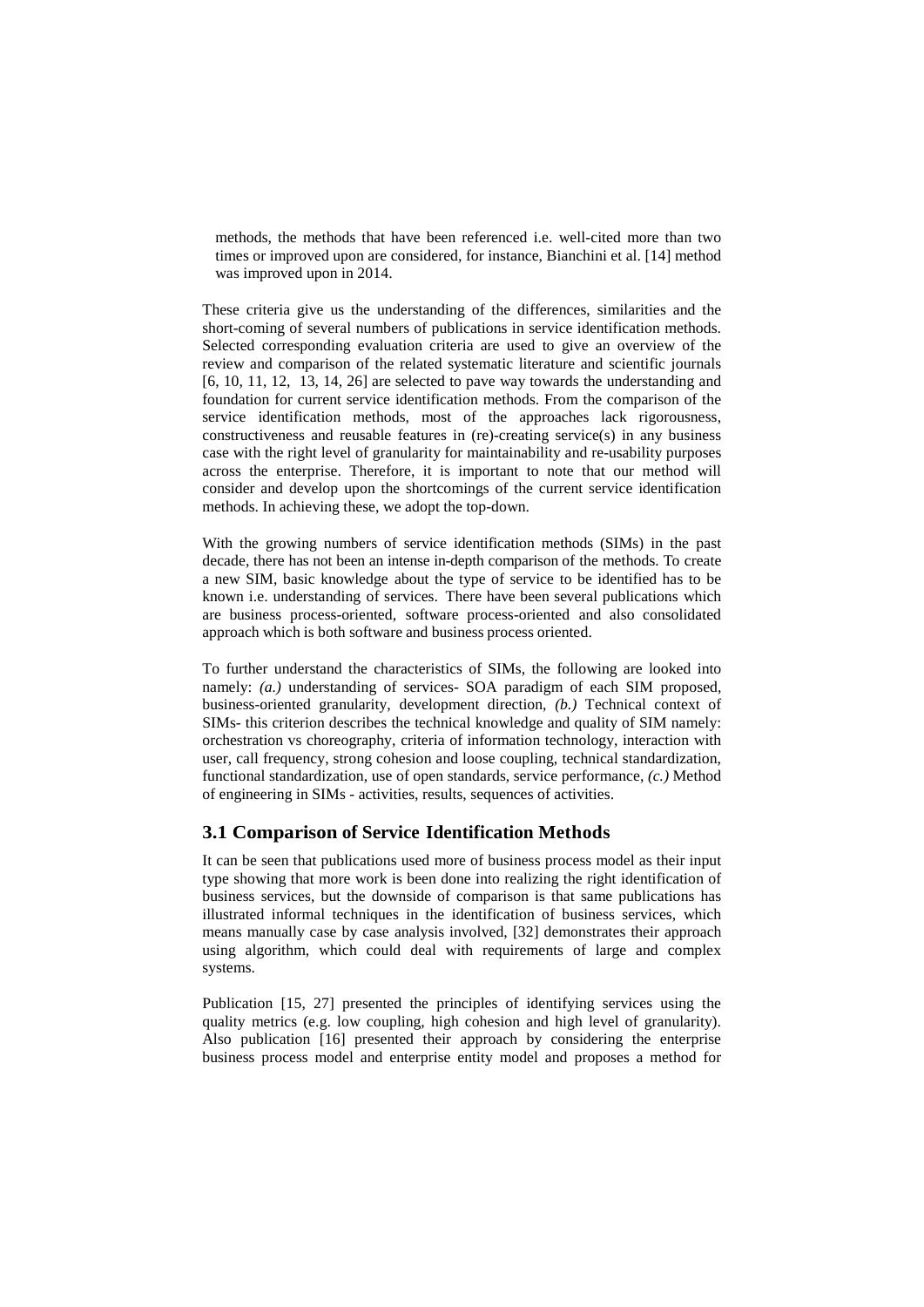enterprise software service identification. [7, 28] describes what an overall approach could look like, but they fail to give more information, as their approaches are proprietary.

### **4.0 Requirements for the method**

There are two types of requirements, industrial and academic requirements. Industrial requirement involves large amount of processes, each process involves at least over 100 activities, and several numbers of services can be derived from the activities. A survey shows that there are increasing research interest in the management of industrial collection of process since 2005. Examples of such collections, often described in the literature include: the BIT process library (735 process models), the SAP reference model (604 process models), and a reference model for Dutch municipalities (around 600 process models). Suncorp's process repository contains more than 3,000 process models for their insurance sector, with models ranging from 25 to 500 activities [21], while China Mobile's process model repository contains more than 40,000 models [27]. In total, a legacy system could easily have over 302,000 activities and over 600,000 data elements. In migrating the legacy system to service-oriented BPM systems, it is impossible to identify all the services manually which satisfy all constraints (such as reuse principle). Based on the drawbacks of the existing methods and the comparison generated, the weaknesses of the current service identification approach (value-based service identification [13], goal service modelling, domain decomposition, asset analysis, Use case analysis, enterprise service modelling, in-depth business process analysis, asset analysis and goal service modelling approach).Therefore in developing new service identification methods, there are series of requirements have to be considered

### **4.1 Formal definitions, techniques and model**

Besides the strong economic and technology benefits (mentioned in Section 1.1), the whole point of comparison is to improve on the weaknesses or short-comings of past research work, thereby creating a tweaking and fine-tuned service identification methods. This is one of the motives for new method which give an intense formal definition of each approach, technological terms and techniques that will be used in realizing the aim of the research, adding a layer of universal solidity into the service identification, creating workable solution for different organizations.

Formal techniques are codifying formulas or rules to specify how services are identified [28], such as algorithm [1, 8, 11, 16, 29, 30, 31], ontology [2, 14, 32], pattern [33] and information manipulation [34]. Informal techniques are gives a guided routine or advice on how to identify services [35], such as guidelines [15, 36, 37] and analysis [2, 6, 12].

In creating a new service identification methods, the development direction intend to follow the following steps: manipulate the information elements (top-down strategy), the analysing and determination of the values for respective information elements using cluster algorithm, the structural analysis and formalization of the alternatives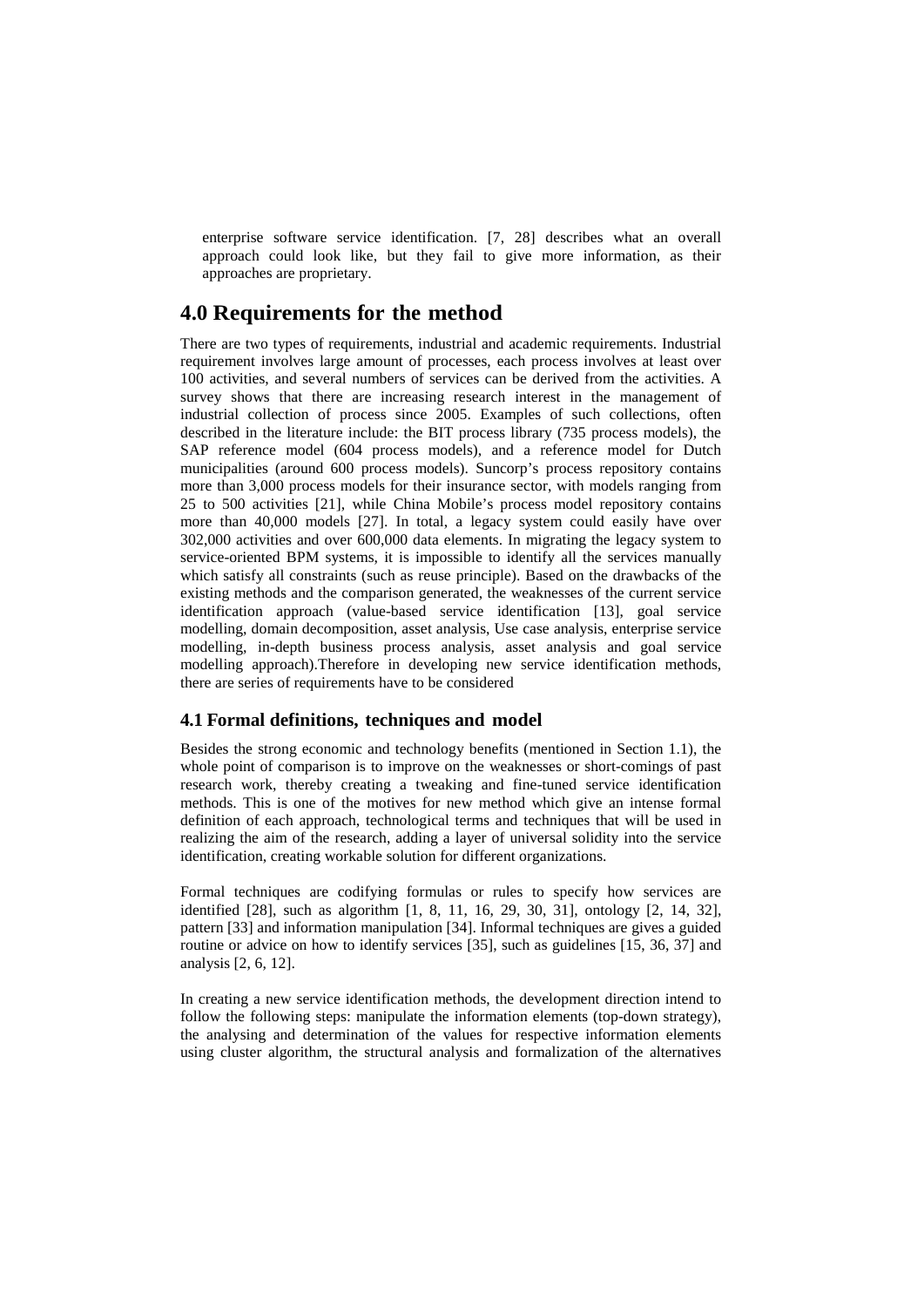operations based on ontology and patterns, service quality analysis using the quality metrics like cohesion and coupling, and service performance like processing time, service response time and other considerable and applicable time.

#### **4.2 Repeatable approach and undefined data type size**

It is important that the workable approach should go through cycle of (re)checks for any error i.e. variability in the result for a given case can be detected early. Most of the current approach and method never considered this factor. Also, it important that our approach will not have a specified number of data type to use. It is required to take more or less data types for any case given.

#### **4.3 The Information Environment**

All organizations achieve their business goals, interest and needs through service sharing, usage and exchange, which contains information. This information could contain free flow or secretive data which can be accessed by the right agencies or individuals of a company. In business sense, an organization may demonstrate a clear position and service use but in the real world it may be heterogeneous in its feature and application i.e. it may be open or competitive in one context and protected and closed in another context. In identification of services around these contexts is an issue that has to be addressed. The current service identification methods and techniques possess unique features which might not be fitted for different business context.

#### **4.3.1 Service Inter-Operability**

It describes the technicality (e.g. transfer protocols, data formats), conceptual details (clearly unified and specified terms and standardized data models) which are intended to be in (open, competitive, protected and closed) information environment, platform independent and widely diffusible. None of the past publications considered the service inter-operability. In supporting ever changing business demands, the degree of service inter-operability should relate to the service change which is resistant to changing information environment.

#### **4.3.2 Modularity and Autonomy**

Some researchers consider the modularity and autonomy based on their design requirements which conforms to the principle of cohesion and loose coupling. Byrd et al. [23] highlighted that "...the benefit of modularity is that it provides organizations with the ability to add, modify and remove business processes with little or no widespread effects". Current methods does not consider the feasibility of add, modifying and removing of services especially when business requirement changes, this increases the agility and versatility of organizations. The metric for getting these principles are heterogeneous, reason why the resulting services do not have a guaranteed fit into inter-organizational functional needs. Publication [41] highlighted that "…the autonomous nature of services implies that services communicate to maintain control over the resources and to coordinate with other components of the SoA". Majority of the methods by other authors are independent, therefore the method proposed can be fully implemented on any platform including the cloud.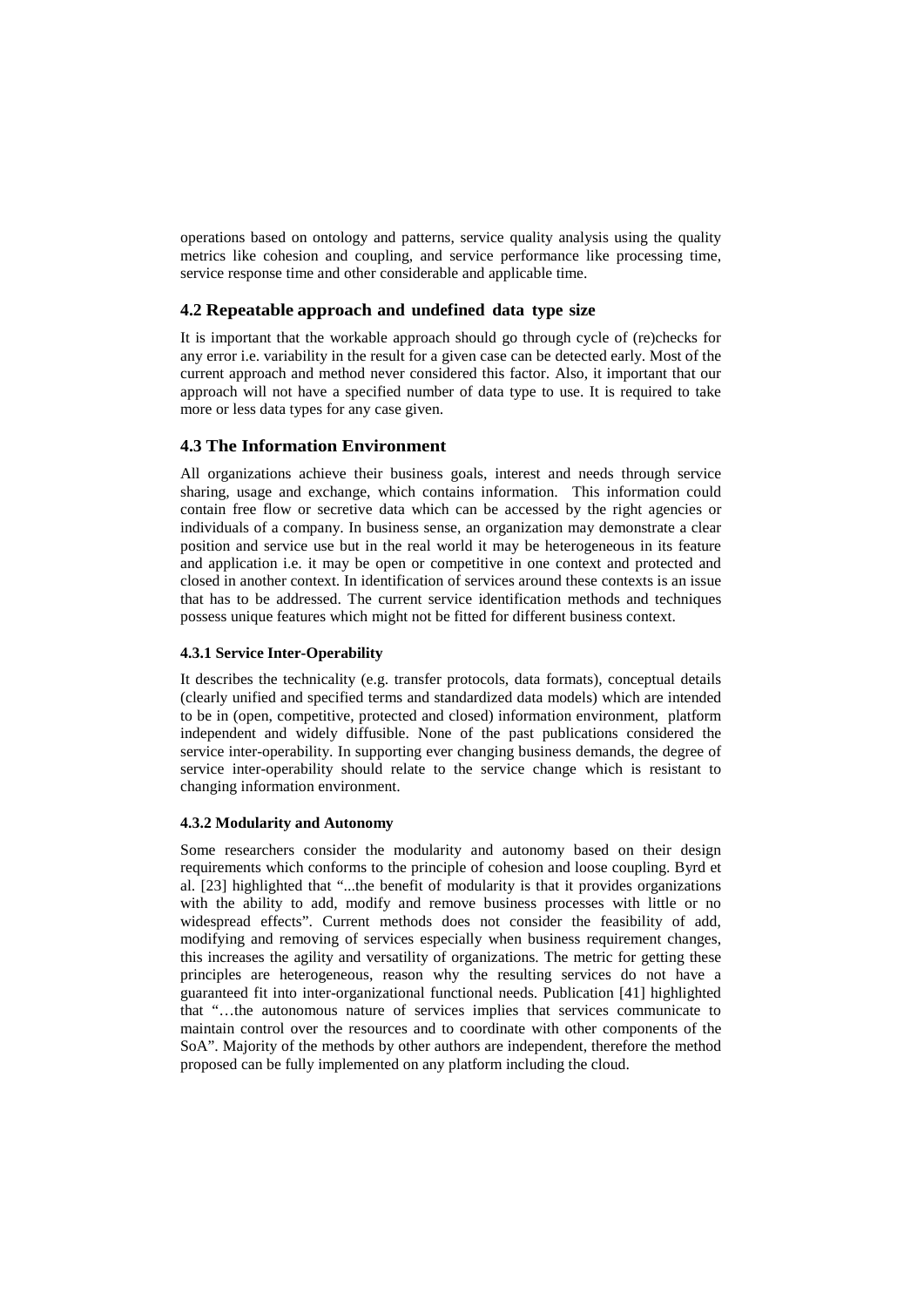## **5.0 Conclusion and Further Work**

The investigation shows that organization has always been a complex environment whose functions, processes and resources are daily thirsty for improvement. This improvement has not been fully achieved over the past years of servicing the need of customers and itself (organizations' business process).

In this paper, we presented the possible problems in achieving right identification of service presenting background knowledge, comparison of the existing methods and formal criteria for identification and enhancing right services and, finally give room for improvement related to the highlights of the drawbacks of Service identification. With the results generated from the comparison, drawbacks and requirements for new method, new methods can be created.

This paper will allow us to develop a comprehensive requirement for identifying services within different information environment considering the degrees of service orientation (inter-operability, adaptability, reusability, composability and autonomy).

### **6.0 References**

- 1. Zhang, Z., Liu, R., and Yang, H. Service Identification and Packaging in Service Oriented Reengineering. Proc. of the 17th International Conference (2005), 241–249.
- 2. Chen, F., Li, S., Yang, H., Wang, C.-H., and Chu, W. C. Feature Analysis for Service-Oriented Reengineering. Software Engineering Conference, 2005. APSEC'05., 12th Asia-Pacific (2005), 8.
- 3. Bianchini, D., Pagliarecci, F., and Spalazzi, L. From service identification to service selection: An interleaved perspective. Lecture Notes in Computer Science (including subseries Lecture Notes in Artificial Intelligence and Lecture Notesin Bioinformatics) 7000 LNCS (2011), 223–240.
- 4. Ma, S.-P., Fanjiang, Y.-Y., and Kuo, J.-Y. Dynamic service Composition Using Core Service identification. Journal of information science and engineering 30, 4 (2014), 957–972.
- 5. Boerner, R., and Goeken, M. Service identification in SOA governance literature review and implications for a new method. 2009 3rd IEEE International Conference on Digital Ecosystems and Technologies, DEST '09 (2009), 588–593.
- 6. Kohlborn, T., Korthaus, A., Chan, T., and Rosemann, M. Identification and Analysis of Business and Software Services; A Consolidated Approach. IEEE Transactions on Services Computing 2, 1 (2009), 50–64.
- 7. Arsanjani, A., Ghosh, S., Allam, A., Abdollah, T., Ganapathy, S., and Holley, K. SOMA: A method for developing service-oriented solutions. IBM Systems Journal 47, 3 (2008), 377–396.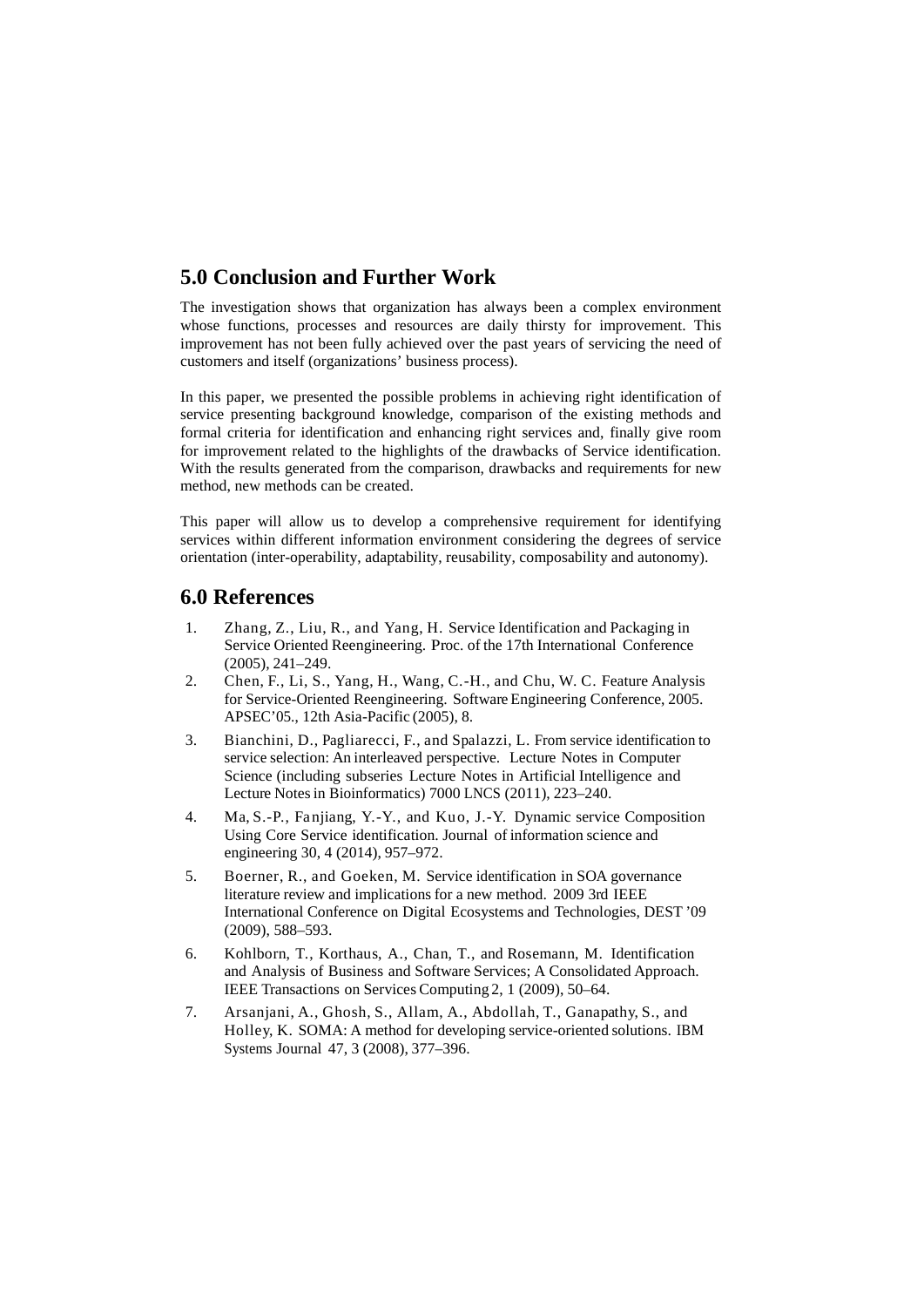- 8. Azevedo, L. G., Santoro, F., Baião, F., Souza, J., Revoredo, K., Pereira, V., and Herlain,I. A method for service identification from business process models in a SOA approach. Lecture Notes in Business Information Processing 29 LNBIP (2009), 99–112.
- 9. Arsanjani, A. Service-oriented modelling and architecture: How to identify, specify, and realize services for your SOA, 2004.
- 10. Fareghzadeh, N. Service identification approach to SOA development. Proceedings of World Academy of Science Engineering and Technology 35, November (2008), 258–266.
- 11. Kim, Y., and Doh, K. G. Formal identification of right-grained services for service-oriented modelling. Lecture Notes in Computer Science (including subseries Lecture Notes in Artificial Intelligence and Lecture Notes in Bioinformatics) 5802 LNCS (2009), 261–273.
- 12. Cho, M. J., Choi, H. R., Kim, H. S., Hong, S. G., Keceli, Y., and Park, J. Y. Service Identification and Modelling for Service Oriented Architecture Applications. SEPAD 08: Proceedings of the 7th Wseas International Conference on Software Engineering, Parallel and Distributed Systems (2008), 193–199.
- 13. Ma, Q., Zhou, N., Zhu, Y., and Wang, H. Evaluating service identification with design metrics on business process decomposition. SCC 2009. IEEE International Conference on Services Computing (2009), 160–167.
- 14. Bianchini, D., Cappiello, C., de Antonellis, V., and Pernici, B. P2S: A methodology to enable inter- organizational process design through web services. Lecture Notes in Computer Science (including subseries Lecture Notes in Artificial Intelligence and Lecture Notesin Bioinformatics) 5565 LNCS (2009), 334–348.
- 15. Klose, K., Knackstedt, R., and Beverungen, D. Identification of services. A stakeholder based approach to SOA development and its application in the area of production planning. Proceedings ofthe 15th European Conference on Information Systems (2007), 1802–1814.
- 16. Jamshidi, P., Sharifi, M., and Mansour, S. To establish enterprise service model from enterprise business model. Proceedings - 2008 IEEE International Conference on Services Computing, SCC 2008 1 (2008), 93–100.
- 17. Guan, Q., Feng, S., and Ma, Y. A Network Topology Clustering Algorithm for Service Identification. 2012 International Conference on Computer Science and Service System (2012), 1583–1586.
- 18. Lankhorst, M. Enterprise architecture at work: Modelling, communication and analysis. Berlin Heidelberg Springer-Verlag, 2005.
- 19. Alwadain, A., Fielt, E., Korthaus, A., and Rosemann, M. Empirical insights into the development of a service-oriented enterprise architecture. Data & Knowledge Engineering (2015).
- 20. Lampe, U., Muller, A., Wenge, O., and Schaarschmidt, R. On the relevance of security risks for cloud adoption in the financial industry. Proceedings of the 19th Americas Conference on Information Systems (AMCIS 2013) (2013), 2537–2544.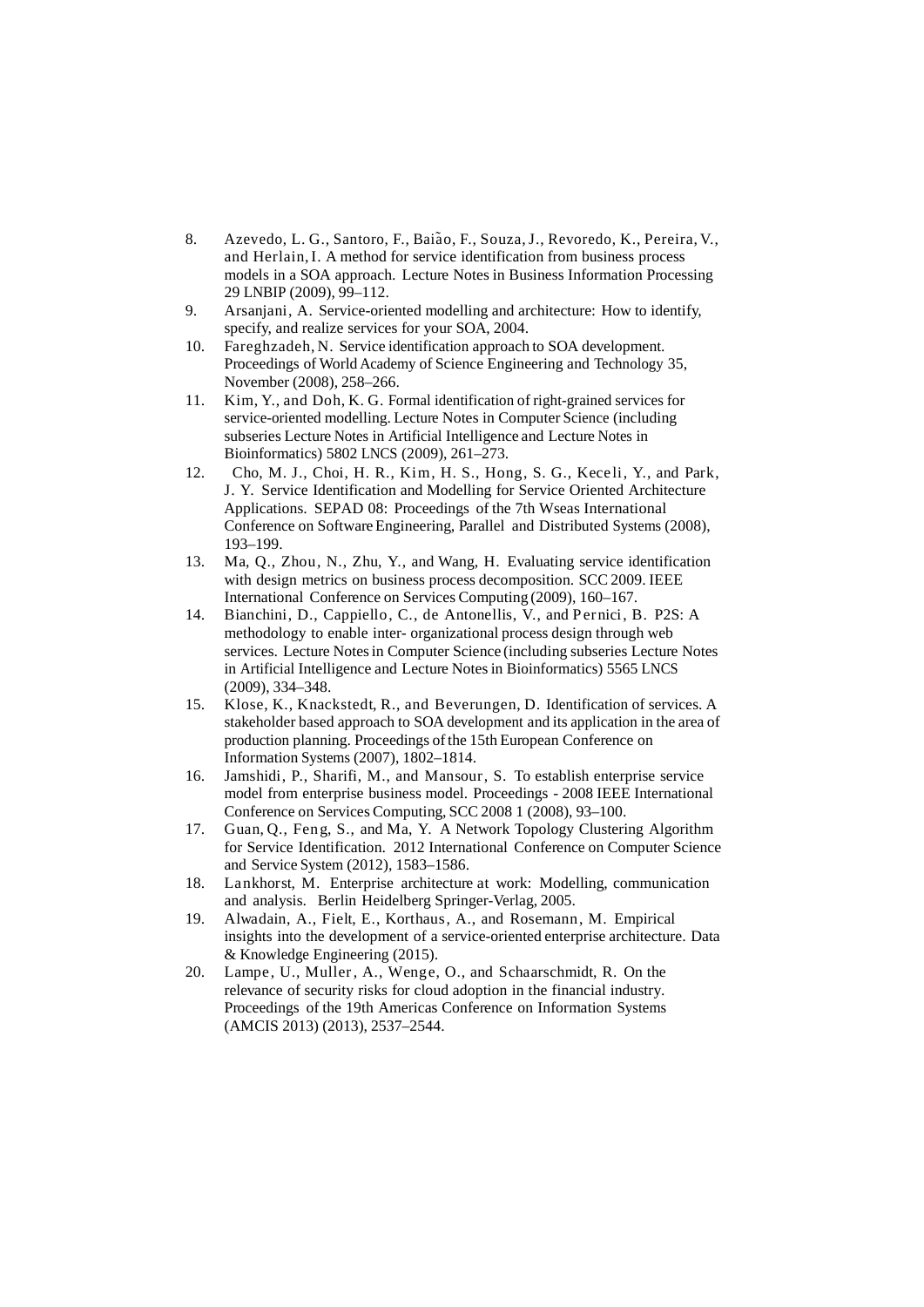- 21. Schulte, S., Janiesch, C., Venugopal, S., Weber, I., and Hoenisch, P. Elastic Business Process Management: State of the art and open challenges for BPM in the cloud. Future Generation Computer Systems 46 (2015), 36–50.
- 22. Mai, H. IT in banks: What does it cost? Deutsche Bank DB Research (2012).
- 23. Verma, N. Business process management: profiting from process. Global India Publications, 2009.
- 24. van Der Aalst, W. M. P. Business Process Management: A Comprehensive Survey. ISRN Software Engineering 2013 (2013), 1–37.
- 25. Menzel, M., Thomas, I., and Meinel, C. Security Requirements Specification in Service-Oriented Business Process Management. 2009 International Conference on Availability, Reliability and Security (2009), 41– 48.
- 26. Adjoyan, S., Seriai, A, and Shatnawi, A. Service Identification Based on Quality Metrics. Proceedings of the 26 International Conference on Software Engineering & Knowledge Engineering (SEKE2014) (2014), 1–6.
- 27. Ma, W. J. A. Service-Oriented Design and Development Methodology. International Journal of Web Engineering and Technology 4, 2 (2006), 412–442.
- 28. Zimmermann, O., Krogdahl, P., and Gee, C. Elements of Service-Oriented Analysis and Design. 1–18.
- 29. Dwivedi, V., and Kulkarni, N. A model driven service identification approach for process centric systems. Proceedings - 2008 IEEE Congress on Services, SERVICES 2008 (2008), 65–72.
- 30. Wang, M., and Wang, H. From process logic to business logic A cognitive approach to business process management. Information and Management 43, 2 (2006), 179–193.
- 31. Mani, S., Sinha, V. S., Sukaviriya, N., and Ramachandra, T. Using user interface design to enhance service identification. Proceedings of the IEEE International Conference on Web Services, ICWS 2008 (2008), 78–87.
- 32. Bianchini, D., Cappiello, C., de Antonellis, V., and Pernici,B. Service Identification in Inter-organizational Process Design. IEEE Transactions on Services Computing 265–278.
- 33. Baghdadi, Y. Reverse engineering relational databases to identify and specify basic Web services with respect to service oriented computing. Information Systems Frontiers 8, 5 (2006), 395–410.
- 34. Kim, Y., and Doh, K.-G. The service modelling process based on use case refactoring. Business information systems (2007), 108–120.
- 35. Gu, Q., and Lagos, P. Service Identification Methods: A Systematic Literature Review. In Towards a Service-Based Internet, vol. 35. Elsevier, jun 2010, pp. 37–50.
- 36. Kohlmann, F., and Alt, R. Business-Driven Service Modelling A Methodological Approach from the Finance Industry. Sabre 2007 (2007), 1–14.
- 37. Ricca, F., Marchetto, A., Bruno, F., and Irst, K. A quick and dirty meetin-the-middle approach for migrating to SOA. Proceedings of the joint international and annual (2009), 73–77.
- 38. Zimmermann, O., Doubrovski, V., Grundler, J., and Hogg, K. Service-Oriented Architecture and Business Process Choreography in an Order Management Scenario: Rationale, concepts, Lessons Learned. Companion to